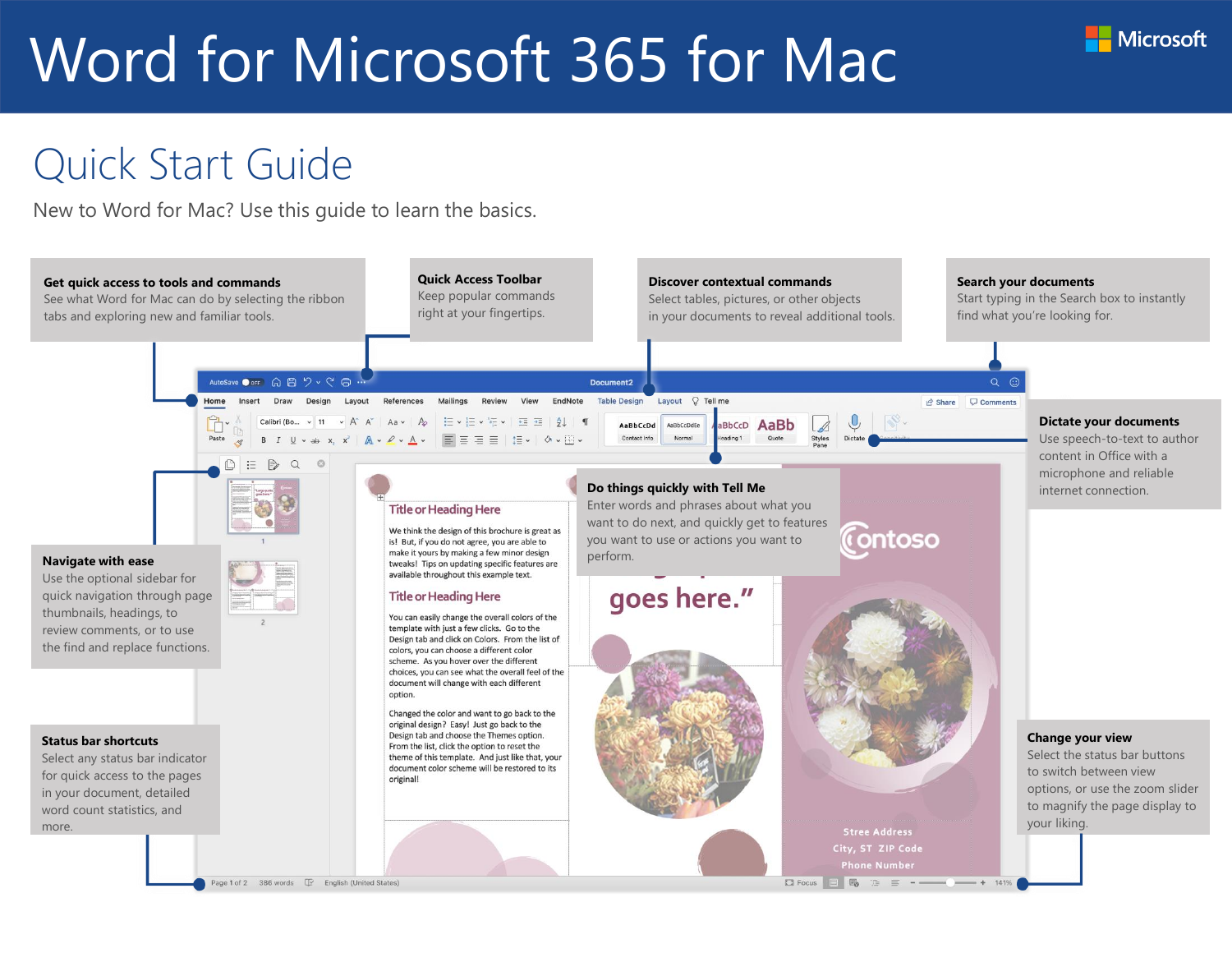## Create something

Begin with a **Blank Document** to get right to work. Or save yourself a bunch of time by selecting and then customizing a template that resembles what you need. To return to these options at any time, select **File** > **New from Template**.

|              |                                                                     |                                                  | Microsoft Word                                                                                         |                                                                     | Q. Bearch                                                                                                      |
|--------------|---------------------------------------------------------------------|--------------------------------------------------|--------------------------------------------------------------------------------------------------------|---------------------------------------------------------------------|----------------------------------------------------------------------------------------------------------------|
|              | <b>Blank Document</b>                                               | Welcome to Word                                  | <b>Take Notes</b>                                                                                      | Calendar                                                            | Creative CV, designed by MOO.                                                                                  |
| Megan        | <b>Arrest</b><br><b><i>CASH EAST</i></b>                            | <b>Asia</b><br><b>South America</b><br>---       | <b>YN</b><br>$-200$                                                                                    |                                                                     | <b>Basican</b><br>œ                                                                                            |
| Α<br>Home    | $\sim$<br>$\bullet$<br>$\overline{\phantom{a}}$<br>-<br><b>TOMA</b> |                                                  | <b>STAN</b><br><b>Port District Allena</b><br><b>Holter or Bureaux</b><br><b>CALCULATION</b><br>1.1.1. | $\sim$<br>2222                                                      |                                                                                                                |
| æ<br>New     | Crisp and clean CV, designed<br>by MOO                              | Crisp and clean cover letter,<br>designed by MOO | Polished CV, designed by MOO                                                                           | Polished cover letter, designed<br>by MOO                           | Make a List                                                                                                    |
| ∩<br>Recent  | $\sim$<br>time.                                                     | --<br><b>SHIP SHA</b>                            | Brocker<br>Tak                                                                                         |                                                                     | TITLE<br><b>GARDE</b>                                                                                          |
| 2.<br>Shared | ₿                                                                   |                                                  |                                                                                                        | For Sale!<br><b>Reference Advertising</b><br><b>Since</b><br>2<br>= |                                                                                                                |
| -<br>n       | Create an Outline                                                   | Newsletter                                       | Brochure                                                                                               | Leafiet                                                             | Paper with Cover and TOC                                                                                       |
| Open         |                                                                     | $\sim$<br>ä<br><b>STATE</b>                      | <b>Heading 1</b>                                                                                       | <b>YITLE</b><br><b>SJETTLE</b><br>$\sim$                            | -<br>mr<br>m<br>$\frac{1}{2} \left( \frac{1}{2} \right) \left( \frac{1}{2} \right) \left( \frac{1}{2} \right)$ |

#### Stay connected

Need to work on the go and across different devices? Sign in to easily access your recently used files anywhere, on any device, through seamless integration between Office for Mac, OneDrive, OneDrive for Business, and SharePoint.



#### Find recent files

Whether you only work with files stored on your Mac's hard drive or you roam across various cloud services, selecting **File** > **Open Recent** takes you to your recently used documents and any files that you may have pinned to your list.

|            | Mic                                                                                                                            |
|------------|--------------------------------------------------------------------------------------------------------------------------------|
|            | All<br>Pinned                                                                                                                  |
|            | Name                                                                                                                           |
| Megan      | Visual Design[1066]<br>Macintosh HD » Users » Megan B » Desktop                                                                |
|            | <b>Contoso Monthly Report</b><br>Megan Bowen's OneDrive for Business » personal » meganb_m365x478196_onmicrosoft_com » Docur   |
| Home       | Contoso Purchasing Data - Q1 KJ copy<br>SharePoint - Contoso » sites » Mark8ProjectTeam » Shared Documents » Go to Market Plan |
| ο.         | Campaign Sales Data<br>W<br>Megan Bowen's OneDrive for Business » personal » meganb_m365x478196_onmicrosoft_com » Docur        |
| <b>New</b> | Contoso Purchasing Data - Q1 KJ copy<br>SharePoint - Contoso » sites » Mark8ProjectTeam » Shared Documents » Go to Market Plan |
| ц          | Campaign Sales Data<br>Megan Bowen's OneDrive for Business » personal » meganb_m365x478196_onmicrosoft_com » Docum             |
| Recent     | Contoso Purchasing Data - Q1 KJ copy<br>SharePoint - Contoso » sites » Mark8ProjectTeam » Shared Documents » Go to Market Plan |

## Set your preferences

Something not working quite as expected? It's easy to change and customize options at any time. On the **Word** menu, select **Preferences**, and then set up Word the way you want.

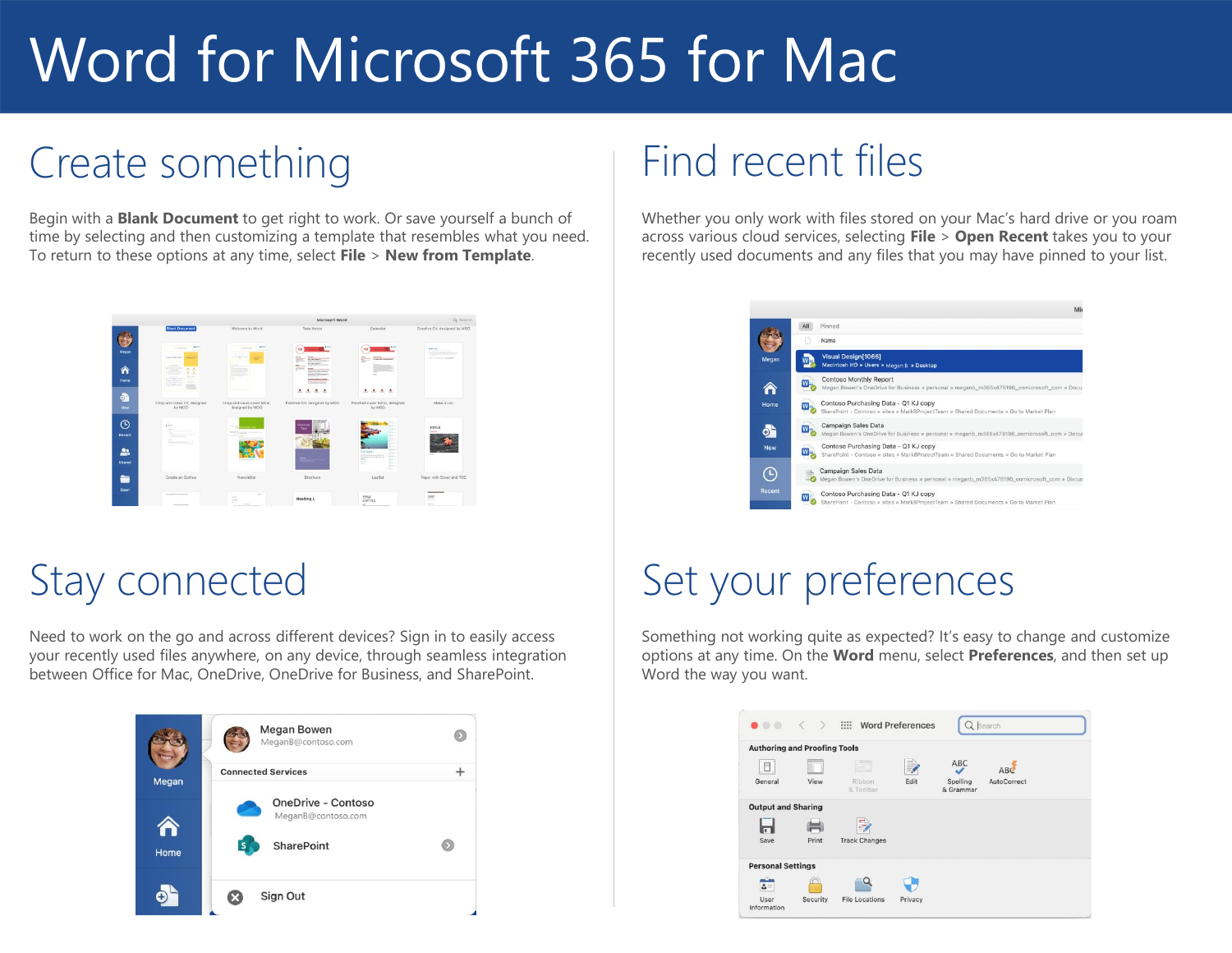## Discover Microsoft Editor

Use the AI-powered editor that helps bring out your best writer in more than 20 languages. Editor underlines the issues it finds. Select the underlined word or phrase to accept or ignore the suggestion.

| h ago ~                  |         | $\alpha$   |   |
|--------------------------|---------|------------|---|
|                          | A Share | Comments   |   |
| Sensitivity<br>Dictate   | Editor  |            |   |
| Editor                   |         |            | Ø |
| <b>Total suggestions</b> | 12      |            |   |
| <b>Corrections</b>       |         |            |   |
| Spelling                 | 1       |            |   |
| Grammar                  | 11      |            |   |
| <b>Refinements</b>       |         |            |   |
| Conciseness              |         | $\epsilon$ |   |
|                          |         |            |   |

#### Review and track changes

Whether you want to check spelling, keep your word count in check, or collaborate with other people, the **Review** tab unveils essential commands that help you track, discuss, and manage all of the changes made to your documents.

|                                                 |      |                                    |                                   |      |                      |     | <b>Document1</b>                                                                                                                               |        |  |
|-------------------------------------------------|------|------------------------------------|-----------------------------------|------|----------------------|-----|------------------------------------------------------------------------------------------------------------------------------------------------|--------|--|
|                                                 | es:  | Mailings                           | <b>Review</b>                     | View | EndNote              |     | <b>Tell me</b>                                                                                                                                 |        |  |
|                                                 |      | New Comment<br>Delete v<br>Resolve | Previous<br>Next<br>Show Comments |      | <b>Track Changes</b> | OFF | <b>Lin All N</b><br>ŀ٩<br>Mark                                                                                                                 |        |  |
|                                                 |      | Document1                          |                                   |      |                      |     |                                                                                                                                                |        |  |
| <b>Review</b><br>$t$ $\Box$ Previous<br>U. Next | View | EndNote<br>0<br>OFF                | Tell me<br><b>All Markup</b>      | ¢    | e                    |     | $\Rightarrow$ $\Rightarrow$ $\Rightarrow$                                                                                                      | $\Box$ |  |
| Show Comments                                   |      | <b>Track Changes</b>               | Mark-up Options v                 |      | Reviewing            |     | Accept and Move to Next<br>Accept This Change<br>Accept All Changes Shown<br><b>Accept All Changes</b><br>Accept All Changes and Stop Tracking |        |  |

## Format documents with style

On the **Home** tab, select the **Styles Pane** button to visually create, apply, and review formatting styles in your current document. You can filter which styles to show, and you can turn the optional style and formatting guides on and off.

| Normal                   |                      |
|--------------------------|----------------------|
| New Style                | Select All           |
| Apply a style:           |                      |
| <b>Clear Formatting</b>  |                      |
| Normal                   |                      |
| No Spacing               |                      |
| Heading 1                |                      |
| <b>Heading 2</b>         |                      |
| Title                    |                      |
| Subtitle                 |                      |
| <b>Subtle Emphasis</b>   |                      |
| <b>Emphasis</b>          |                      |
| <b>Intense Emphasis</b>  |                      |
| <b>Strong</b>            |                      |
|                          | Quote                |
|                          | <b>Intense Quote</b> |
| <b>SUBTLE REFERENCE</b>  |                      |
| <b>INTENSE REFERENCE</b> |                      |
| <b>Book Title</b>        |                      |
| List:<br>Recommended     |                      |